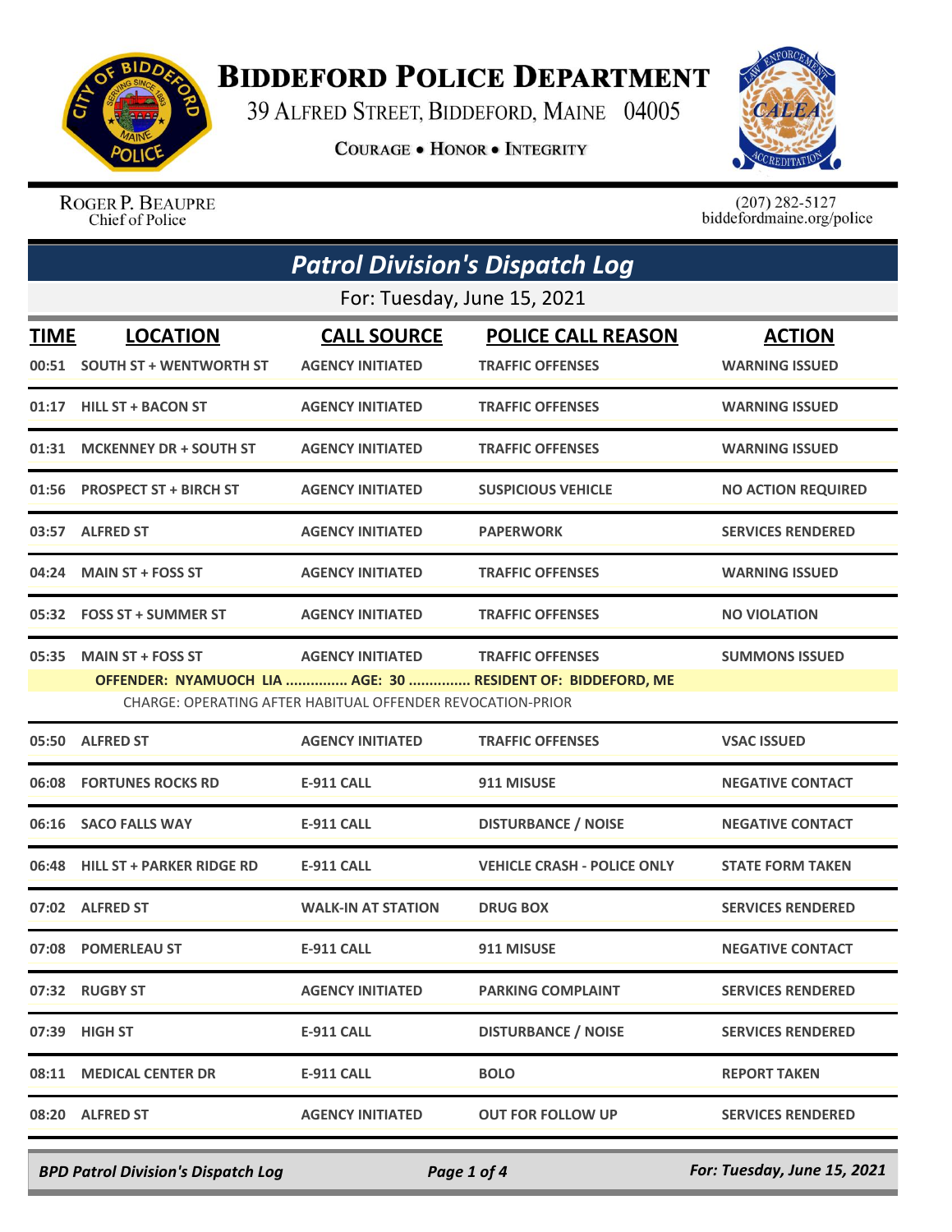| <b>TIME</b> | <b>LOCATION</b>                | <b>CALL SOURCE</b>        | <b>POLICE CALL REASON</b>        | <b>ACTION</b>            |
|-------------|--------------------------------|---------------------------|----------------------------------|--------------------------|
|             | 08:51 ELM ST + CUTTS ST        | <b>AGENCY INITIATED</b>   | <b>OUT FOR FOLLOW UP</b>         | <b>SERVICES RENDERED</b> |
| 09:00       | <b>FRANKLIN ST</b>             | <b>AGENCY INITIATED</b>   | <b>ARTICLES LOST/FOUND</b>       | <b>SERVICES RENDERED</b> |
| 09:21       | <b>ALFRED ST</b>               | <b>AGENCY INITIATED</b>   | <b>COMMUNITY ENGAGEMENT</b>      | <b>SERVICES RENDERED</b> |
| 09:28       | <b>MAPLEWOOD AVE</b>           | <b>AGENCY INITIATED</b>   | <b>OUT FOR FOLLOW UP</b>         | <b>SERVICES RENDERED</b> |
|             | 09:43 SOUTH ST + RIVER RD      | <b>AGENCY INITIATED</b>   | <b>ANIMAL COMPLAINT</b>          | <b>GONE ON ARRIVAL</b>   |
|             | 09:59 ALFRED ST                | <b>NON-EMERGENCY CALL</b> | <b>BOLO</b>                      | <b>NEGATIVE CONTACT</b>  |
|             | 10:04 ALFRED ST                | <b>WALK-IN AT STATION</b> | <b>CAR SEAT DETAIL</b>           | <b>SERVICES RENDERED</b> |
|             | 10:16 ANDREWS RD               | <b>E-911 CALL</b>         | 911 MISUSE                       | <b>SERVICES RENDERED</b> |
|             | 10:17 HILL ST                  | <b>AGENCY INITIATED</b>   | <b>ANIMAL COMPLAINT</b>          | <b>SERVICES RENDERED</b> |
|             | 10:26 ADAMS ST                 | <b>AGENCY INITIATED</b>   | <b>OUT FOR FOLLOW UP</b>         | <b>SERVICES RENDERED</b> |
|             | 10:51 ELM ST                   | <b>WALK-IN AT STATION</b> | <b>SEX OFFENDER REGISTRATION</b> | <b>REPORT TAKEN</b>      |
|             | 11:23 CENTER ST                | <b>NON-EMERGENCY CALL</b> | <b>SUSPICION</b>                 | <b>UNFOUNDED</b>         |
| 11:41       | <b>MOUNTAIN RD</b>             | <b>E-911 CALL</b>         | 911 MISUSE                       | <b>SERVICES RENDERED</b> |
| 12:31       | <b>ST MARYS ST</b>             | <b>NON-EMERGENCY CALL</b> | <b>SUSPICION</b>                 | <b>SERVICES RENDERED</b> |
| 12:39       | <b>ALFRED ST</b>               | <b>WALK-IN AT STATION</b> | <b>PAPERWORK</b>                 | <b>PAPERWORK SERVED</b>  |
| 12:47       | <b>ELM ST</b>                  | <b>NON-EMERGENCY CALL</b> | <b>DOMESTIC COMPLAINTS</b>       | <b>REPORT TAKEN</b>      |
|             | <b>12:50 HILL ST</b>           | <b>AGENCY INITIATED</b>   | <b>TRAFFIC OFFENSES</b>          | <b>WARNING ISSUED</b>    |
|             | 13:03 SUMMER ST                | E-911 CALL                | <b>JUVENILE OFFENSES</b>         | <b>SERVICES RENDERED</b> |
|             | 13:08 WEST ST                  | <b>NON-EMERGENCY CALL</b> | <b>BOLO</b>                      | <b>NEGATIVE CONTACT</b>  |
|             | 13:09 MARINER WAY              | <b>NON-EMERGENCY CALL</b> | <b>ANIMAL COMPLAINT</b>          | <b>SERVICES RENDERED</b> |
|             | 13:24 SUMMER ST + MT VERNON ST | <b>NON-EMERGENCY CALL</b> | <b>SUSPICION</b>                 | <b>SERVICES RENDERED</b> |
|             | 14:01 HILL ST + PROPEL DR      | <b>AGENCY INITIATED</b>   | <b>TRAFFIC OFFENSES</b>          | <b>VSAC ISSUED</b>       |
|             | <b>14:05 FORTUNES ROCKS RD</b> | <b>AGENCY INITIATED</b>   | <b>COMMUNITY ENGAGEMENT</b>      | <b>NO VIOLATION</b>      |
|             | 14:11 BEACH HOUSE LN           | <b>AGENCY INITIATED</b>   | <b>COMMUNITY ENGAGEMENT</b>      | <b>NO VIOLATION</b>      |
|             | 14:13 WILLETT ST               | E-911 CALL                | <b>DOMESTIC COMPLAINTS</b>       | <b>REPORT TAKEN</b>      |
|             | 14:47 ALFRED ST                | <b>WALK-IN AT STATION</b> | <b>ESCORTS / RELAYS</b>          | <b>NEGATIVE CONTACT</b>  |
|             |                                |                           |                                  |                          |

*BPD Patrol Division's Dispatch Log Page 2 of 4 For: Tuesday, June 15, 2021*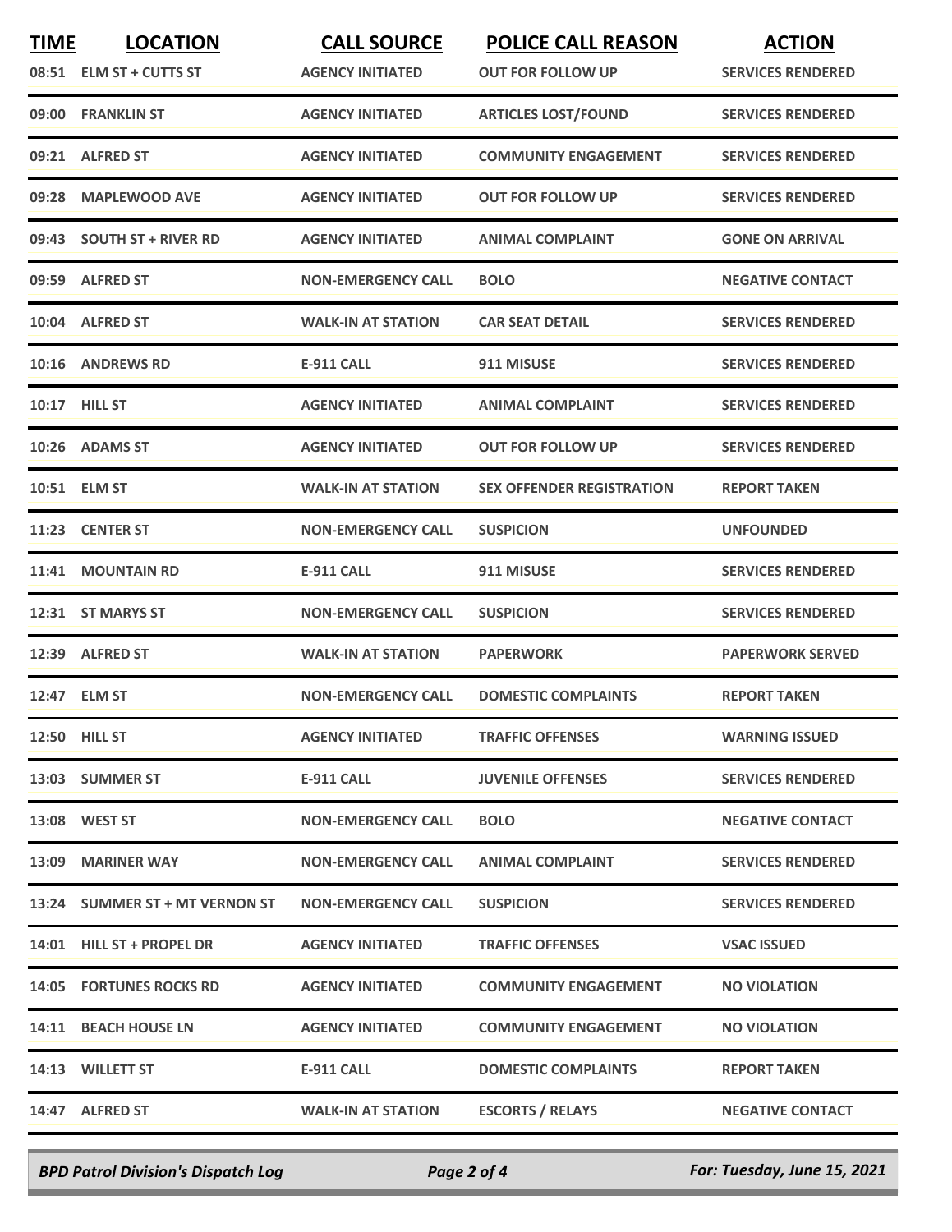| <b>TIME</b>                                                                             | <b>LOCATION</b>                   | <b>CALL SOURCE</b>        | <b>POLICE CALL REASON</b>                                           | <b>ACTION</b>                |
|-----------------------------------------------------------------------------------------|-----------------------------------|---------------------------|---------------------------------------------------------------------|------------------------------|
|                                                                                         | 14:57 SOUTH ST                    | <b>E-911 CALL</b>         | <b>ASSIST WITH MEDICAL</b>                                          | <b>TRANSPORT TO HOSPITAL</b> |
| 15:08                                                                                   | <b>WASHINGTON ST</b>              | <b>AGENCY INITIATED</b>   | <b>DOMESTIC COMPLAINTS</b>                                          | <b>NEGATIVE CONTACT</b>      |
| 15:21                                                                                   | <b>LIND AVE</b>                   | <b>E-911 CALL</b>         | <b>DOMESTIC COMPLAINTS</b>                                          | <b>REPORT TAKEN</b>          |
| 15:23                                                                                   | <b>HILL ST + PARKER RIDGE RD</b>  | <b>AGENCY INITIATED</b>   | <b>TRAFFIC OFFENSES</b>                                             | <b>WARNING ISSUED</b>        |
| 15:37                                                                                   | <b>BOULDER WAY</b>                | <b>E-911 CALL</b>         | <b>ASSIST WITH MEDICAL</b>                                          | <b>UNFOUNDED</b>             |
| 15:40                                                                                   | <b>HORRIGAN CT</b>                | <b>AGENCY INITIATED</b>   | <b>COMMUNITY ENGAGEMENT</b>                                         | <b>SERVICES RENDERED</b>     |
|                                                                                         | 15:40 ALFRED ST                   | <b>WALK-IN AT STATION</b> | <b>DOMESTIC COMPLAINTS</b>                                          | <b>REPORT TAKEN</b>          |
| 15:44                                                                                   | <b>ALFRED ST</b>                  | <b>WALK-IN AT STATION</b> | <b>PAPERWORK</b>                                                    | <b>SERVICES RENDERED</b>     |
| 15:45                                                                                   | <b>ALFRED ST + MAY ST</b>         | <b>WALK-IN AT STATION</b> | <b>ARTICLES LOST/FOUND</b>                                          | <b>REPORT TAKEN</b>          |
|                                                                                         | 15:46 SOUTH ST + RIVER RD         | <b>AGENCY INITIATED</b>   | <b>TRAFFIC OFFENSES</b>                                             | <b>WARNING ISSUED</b>        |
| 15:47                                                                                   | <b>MARINER WAY</b>                | <b>NON-EMERGENCY CALL</b> | <b>OUT FOR FOLLOW UP</b>                                            | <b>SERVICES RENDERED</b>     |
| 16:02                                                                                   | <b>SOUTH ST</b>                   | <b>AGENCY INITIATED</b>   | <b>TRAFFIC OFFENSES</b>                                             | <b>WARNING ISSUED</b>        |
| 16:23                                                                                   | <b>ALFRED ST</b>                  | <b>NON-EMERGENCY CALL</b> | <b>JUVENILE OFFENSES</b>                                            | <b>NEGATIVE CONTACT</b>      |
| 16:33                                                                                   | <b>POOL ST + HILLS BEACH RD</b>   | <b>AGENCY INITIATED</b>   | <b>TRAFFIC OFFENSES</b>                                             | <b>WARNING ISSUED</b>        |
| 16:33                                                                                   | WEST ST + HILL ST                 | <b>NON-EMERGENCY CALL</b> | <b>CHECK WELFARE</b>                                                | <b>SERVICES RENDERED</b>     |
| 16:54                                                                                   | <b>POOL ST + HILLS BEACH RD</b>   | <b>AGENCY INITIATED</b>   | <b>TRAFFIC OFFENSES</b>                                             | <b>WARNING ISSUED</b>        |
|                                                                                         | 17:11 ALFRED ST                   | <b>NON-EMERGENCY CALL</b> | <b>JUVENILE OFFENSES</b>                                            | <b>UNFOUNDED</b>             |
|                                                                                         | 17:24 HILL ST                     | <b>AGENCY INITIATED</b>   | <b>TRAFFIC OFFENSES</b>                                             | <b>WARNING ISSUED</b>        |
|                                                                                         | 17:36 ALFRED ST + SUMMER ST       | <b>E-911 CALL</b>         | <b>DISTURBANCE / NOISE</b>                                          | <b>SERVICES RENDERED</b>     |
|                                                                                         | 17:46 POOL ST                     | <b>AGENCY INITIATED</b>   | <b>TRAFFIC OFFENSES</b>                                             | <b>WARNING ISSUED</b>        |
|                                                                                         | 17:58 BIRCH ST                    | <b>E-911 CALL</b>         | <b>SUSPICION</b>                                                    | <b>SERVICES RENDERED</b>     |
|                                                                                         | 18:05 POOL ST + MEETINGHOUSE RD   | <b>AGENCY INITIATED</b>   | <b>TRAFFIC OFFENSES</b>                                             | <b>WARNING ISSUED</b>        |
|                                                                                         | 18:26 SUMMER ST                   | E-911 CALL                | <b>DOMESTIC COMPLAINTS</b>                                          | <b>ARREST(S) MADE</b>        |
|                                                                                         | CHARGE: DOMESTIC VIOLENCE ASSAULT |                           | OFFENDER: JOSEPH ANDREW MORTON  AGE: 20  RESIDENT OF: BIDDEFORD, ME |                              |
|                                                                                         | 20:17 ALFRED ST                   | <b>AGENCY INITIATED</b>   | <b>CHECK WELFARE</b>                                                | <b>SERVICES RENDERED</b>     |
|                                                                                         | 21:02 BOULDER WAY                 | E-911 CALL                | <b>SUSPICION</b>                                                    | <b>SERVICES RENDERED</b>     |
| For: Tuesday, June 15, 2021<br><b>BPD Patrol Division's Dispatch Log</b><br>Page 3 of 4 |                                   |                           |                                                                     |                              |
|                                                                                         |                                   |                           |                                                                     |                              |